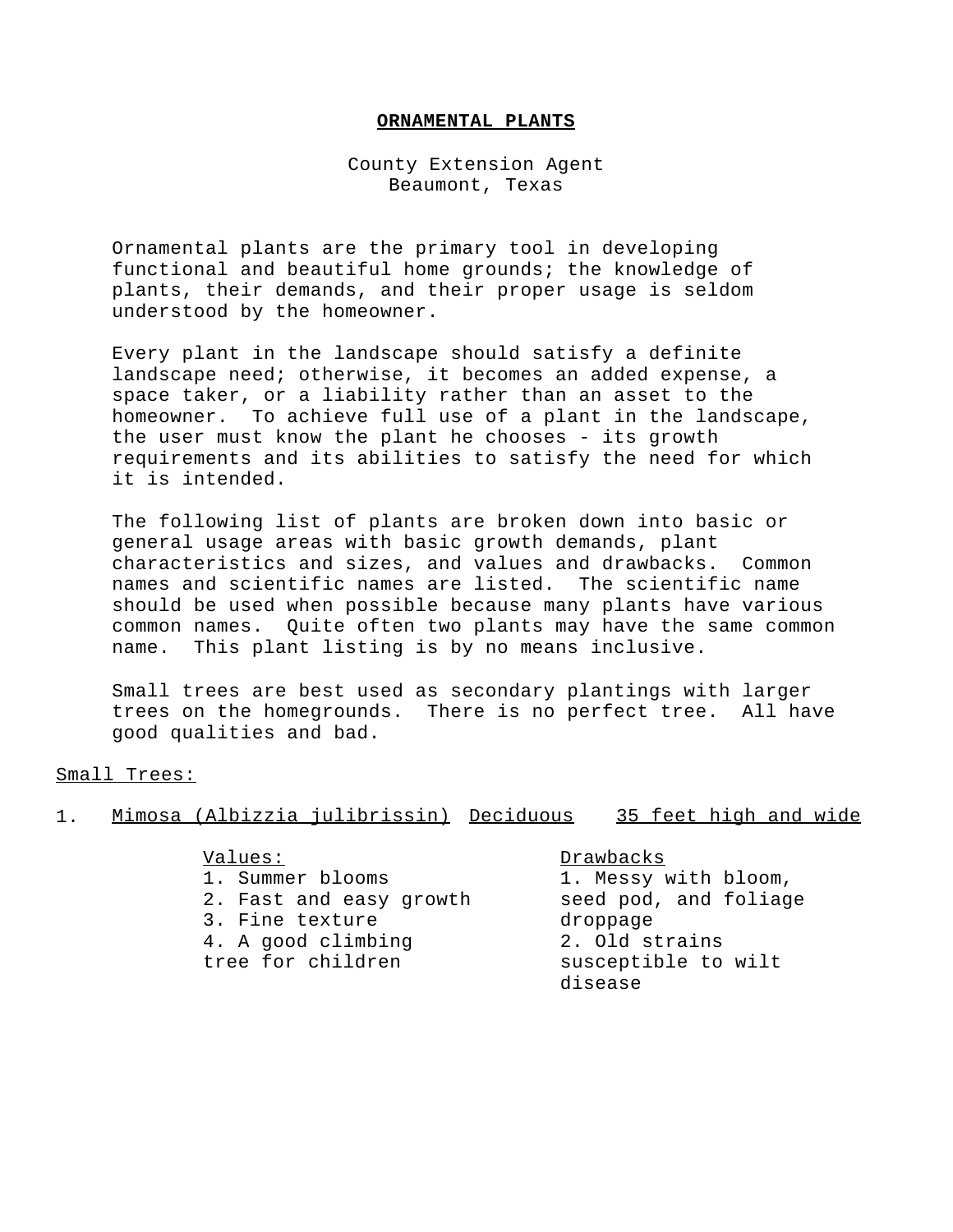| $2$ . |               | Redbud (Cercis canadensis)                                                                                                                                                                 | Deciduous        | 20 feet high and wide                                                                                                                                     |
|-------|---------------|--------------------------------------------------------------------------------------------------------------------------------------------------------------------------------------------|------------------|-----------------------------------------------------------------------------------------------------------------------------------------------------------|
|       |               | Values: 1. Rich pink or white Drawbacks<br>blooms in spring<br>before foliage.<br>2. Yellow fall color<br>3. Fast growth                                                                   |                  | 1. Short lived<br>$(15-20 \text{ years})$<br>2. Demands loose,<br>organic soil.<br>3. Susceptible to<br>leaf disease                                      |
| 3.    |               | Doqwood (Cornus florida)                                                                                                                                                                   | Deciduous        | 30 feet high and wide                                                                                                                                     |
|       |               | Values: 1. White blooms in<br>early spring<br>before foliage<br>2. Medium fast rate<br>of growth<br>3. Interesting branching<br>4. Deep red fall color<br>and berries<br>5. Attracts birds | Drawbacks        | 1. Short-lived<br>$(15-20 \text{ years})$<br>2. Demands acid,<br>loamy soils in<br>partial shade and<br>summer moisture                                   |
| 4.    |               | American Holly (Ilex opaca)                                                                                                                                                                | <u>Evergreen</u> | 30 feet conical form                                                                                                                                      |
|       | Values:       | 1. Conical evergreen Drawbacks:<br>2. Red berries in<br>fall and winter<br>(on female only)                                                                                                |                  | 1. Rather slow growth<br>2. Susceptible to<br>scale, sooty mold, and<br>white-fly<br>3. Prefers acid, loamy<br>soil--may yellow due<br>to a lack of iron. |
| 5.    |               | Yaupon (Ilex vomitoria)<br>Values: 1. Evergreen--<br>leggy form<br>2. Red berries in<br>fall and winter<br>(female only)<br>3. Easy culture                                                | <u>Evergreen</u> | 15-20 feet high--<br>Narrow and upright                                                                                                                   |
| б.    | Ilex cassine) | Dahoon or Cassine Holly                                                                                                                                                                    | <b>Evergreen</b> | 15-20 feet high                                                                                                                                           |
|       | Values:       | 1. Good evergreen<br>specimen<br>2. Rich red berries<br>3. Adaptable                                                                                                                       |                  | Drawbacks: 1. Rather slow growth                                                                                                                          |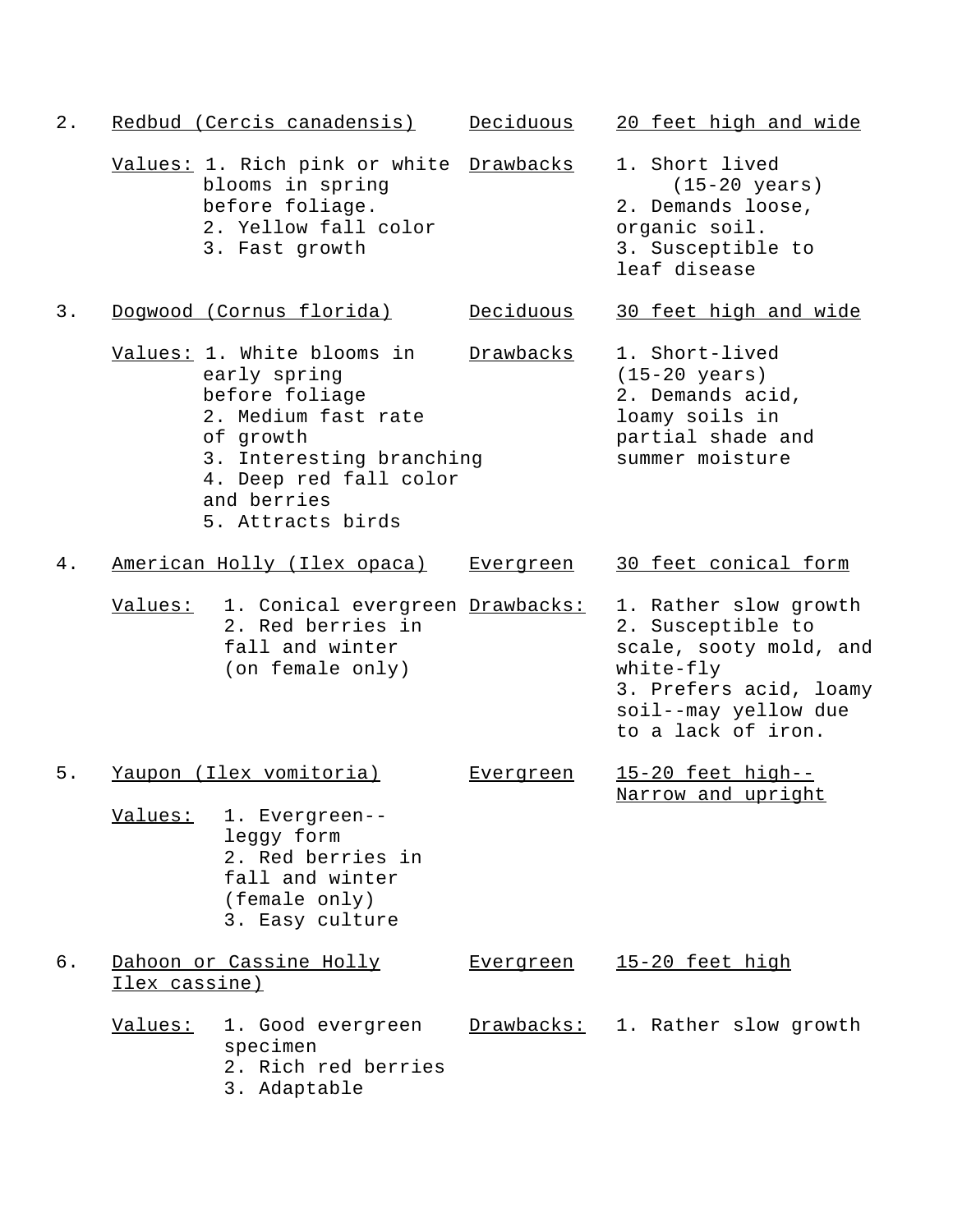| $7$ . | Golden Rain  | (Koeltreuteria paniculata)                                                                                                                                          | Deciduous  | 25 feet high and wide                                                                                                                                                               |
|-------|--------------|---------------------------------------------------------------------------------------------------------------------------------------------------------------------|------------|-------------------------------------------------------------------------------------------------------------------------------------------------------------------------------------|
|       | Values:      | 1. Yellow flowers<br>in late summer and fall<br>2. Seed pod in late fall<br>3. Fast growth<br>4. Yellow fall color                                                  | Drawbacks: | 1. Short lived<br>$(15-20 \text{ years})$<br>2. May be injured<br>by severe winter cold<br>3. Susceptible to<br>minor insects and<br>diseases.                                      |
| 8.    | Crape Myrtle | (Lagerstroemia indica)                                                                                                                                              | Deciduous  | 15-20 feet high-leggy                                                                                                                                                               |
|       | Values:      | 1. Summer flowers<br>(red, pink, purple,<br>or white); long period<br>of bloom<br>2. Leggy, upright form<br>3. Vivid fall color<br>4. Easy culture--fast<br>growth  | Drawbacks: | 1. Prefers sunny<br>locations only<br>2. Susceptible to<br>scale and white-fly<br>3. Susceptible to<br>mildew (near east<br>variety mildew<br>resistant)                            |
| 9.    |              | Japanese Magnolias<br>(various varieties)                                                                                                                           | Deciduous  | 15-25 feet high                                                                                                                                                                     |
|       | Values:      | 1. Abundant bloom<br>in early spring<br>before foliage<br>2. Low branched<br>3. Grows in sun<br>or shade<br>4. Good in mass<br>plantings or as a<br>single specimen | Drawbacks: | 1. Difficult to<br>transplant<br>2. Prefers acid soils<br>which are loamy and<br>well-drained.<br>3. Susceptible to<br>scale and mildew<br>4. Late cold may<br>injure early blooms. |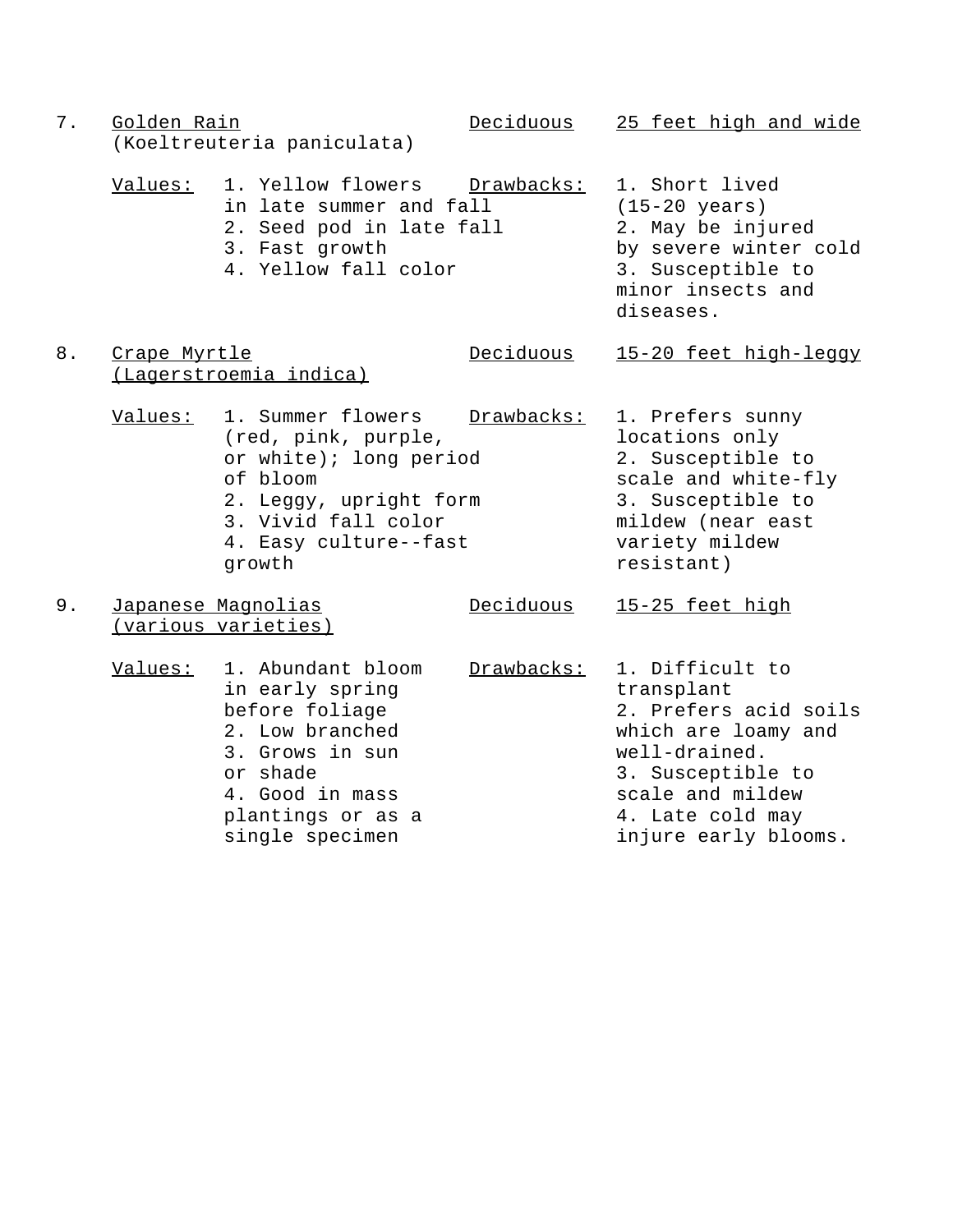| 10. |                 | Wax Myrtle (Myrica cerifera)                                                                                                                                                                               | <u>Evergreen</u> | 15-20 feet high and<br><u>Wide</u>                                                                                                                            |
|-----|-----------------|------------------------------------------------------------------------------------------------------------------------------------------------------------------------------------------------------------|------------------|---------------------------------------------------------------------------------------------------------------------------------------------------------------|
|     | <u>Values:</u>  | 1. Neutral green<br>year round<br>2. Fast rate of<br>growth<br>3. Easy culture--<br>sun or shade<br>4. Will stand moist<br>or wet areas and<br>salt conditions<br>5. May be pruned to<br>form leggy trunks |                  |                                                                                                                                                               |
| 11. |                 | Parkinsonia or Jersaleum<br>Thorn (Parkinsonia aculeata)                                                                                                                                                   | Deciduous        | 25 feet high and wide                                                                                                                                         |
|     | <u>Values:</u>  | 1. Fine, graceful<br>texture<br>2. Open character<br>3. Yellow flowers<br>all summer<br>4. Fast growth                                                                                                     | Drawbacks:       | 1. Very thorny<br>2. Difficult to<br>transplant<br>3. Prefers sun and<br>dry soil<br>4. May be injured<br>by hard freeze                                      |
| 12. | Lombardy Poplar | (Populus nigra italica)                                                                                                                                                                                    | Deciduous        | 30 feet high--<br>narrow form                                                                                                                                 |
|     |                 | Values: 1. Fast growth<br>2. Narrow, upright<br>form                                                                                                                                                       | Drawbacks:       | 1. Demands moisture<br>2. Short-lived<br>$(10 \text{ years})$<br>3. Highly susceptible<br>to borers<br>4. Damaging, fiberous<br>root system<br>5. Weak wooded |
| 13. | Cherry Laural   | Prunus caroliniana                                                                                                                                                                                         | <u>Evergreen</u> | <u>25 feet</u>                                                                                                                                                |
|     | <u>Values:</u>  | 1. Small, upright<br>evergreen<br>2. Fast growth<br>3. Fruit attracts birds<br>4. Easy culture--<br>sun or shade                                                                                           |                  |                                                                                                                                                               |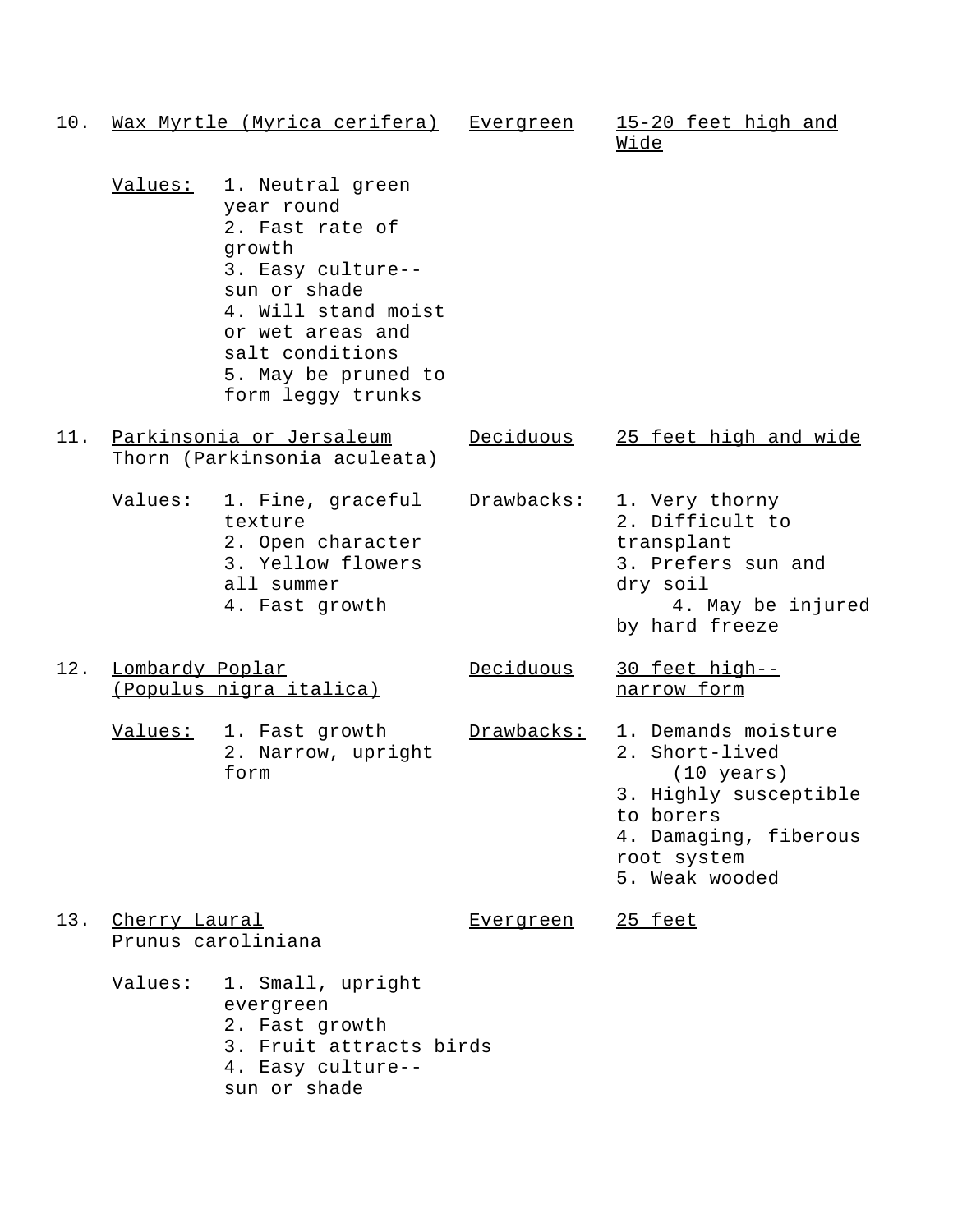14. Chinese Tallow Deciduous 30 feet (Sapium sebiferum) Values: 1. Excellent fall Drawbacks: 1. Seed pod may color be messy 2. Rapid rate of 2. Severe cold growth may injure 3. Easy culture 4. Attractive seed pod in fall 15. Sassafras Deciduous 30 feet-- (Sassafras varifolium) variant character Values: 1. Flowers and Drawbacks: 1. Suckers badly interesting 2. May be difficult branching in to obtain early spring 2. Easy culture- sun or shade 3. Excellent fall color 4. Rapid rate of growth 16. Japanese Plum or Loquat Evergreen 15-20 feet high (Eriobotrya japonica) Values: 1. Small evergreen Drawbacks: 1. Susceptible to 2. Rapid rate of fireblight disease growth 2. Does best in 3. Coarse, large poor soil textured foliage 3. Prefers shady 4. Flowers and fruit enditions 5. Easy culture- tend to prefer shade or semi-shade 17. Chinaberry (Melia azadarack) Deciduous 20 feet high and wide Values: 1. Lavender late Drawbacks: 1. Messy with summer blooms between the droppage of fruit 2. Oriental character and twigs or effect 2. Poisonous 3. Colorful yellow 3. Short-lived fruit in late summer 4. Susceptible and fall to scale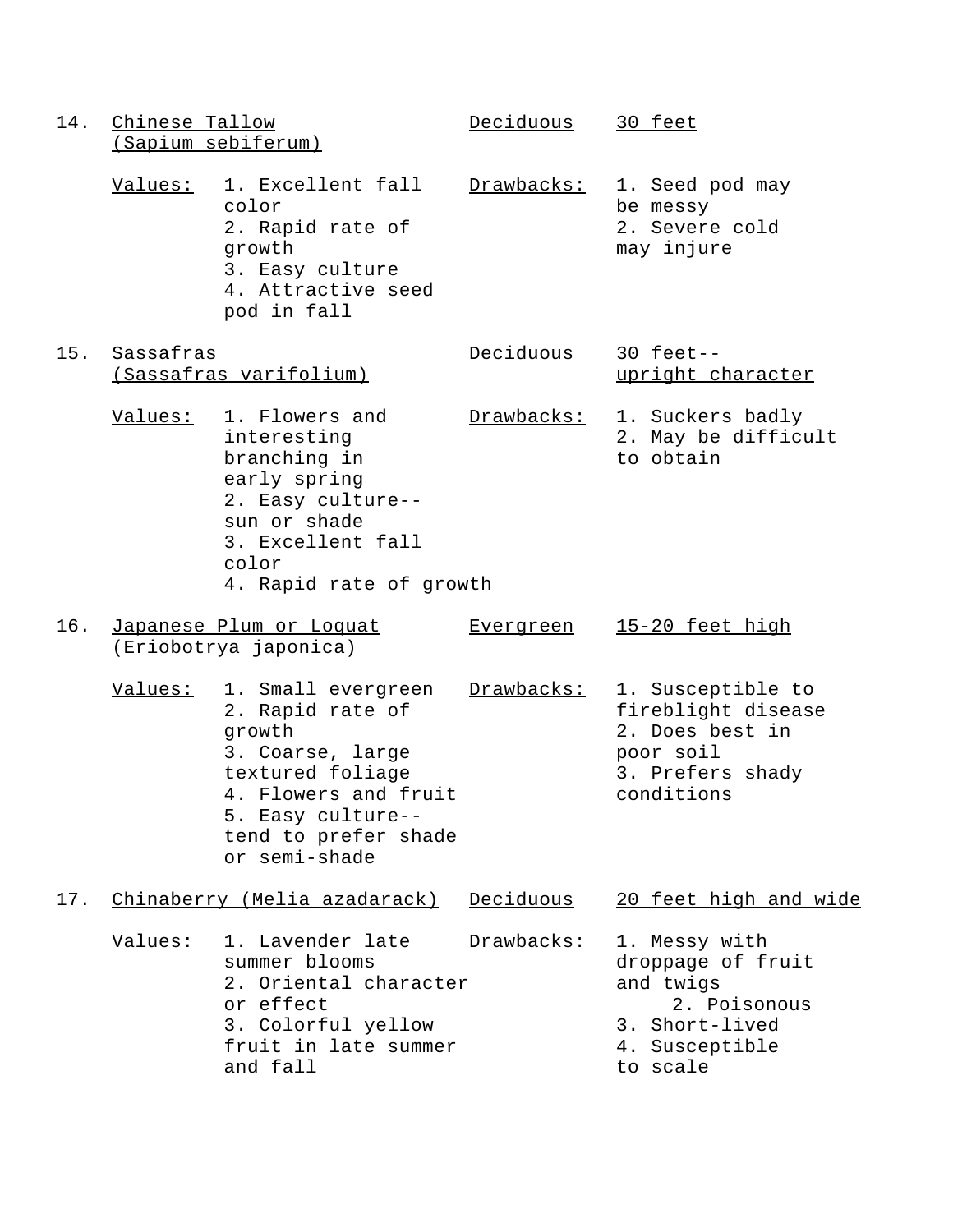| 18. |                    | Crabapples (Malus varieties) Deciduous                                                                                                |                  | 20 feet                                                                                                                                                       |
|-----|--------------------|---------------------------------------------------------------------------------------------------------------------------------------|------------------|---------------------------------------------------------------------------------------------------------------------------------------------------------------|
|     | Values:            | 1. Abundant spring<br>flowers--pinks and<br>whites<br>2. Attractive fruit<br>depending on variety<br>3. Medium fast rate<br>of growth | Drawbacks:       | 1. Susceptible to<br>fireblight and<br>other common<br>apple diseases<br>2. Prefers sun<br>3. Demands reasonable<br>cold winter to flower<br>and perform well |
| 19. |                    | Red Buckeye (aesculus pavia)                                                                                                          | Deciduous        | <u>10-15 feet</u>                                                                                                                                             |
|     | <u>Values:</u>     | 1. Striking red<br>spikes of blooms<br>in late spring<br>2. Fast growth<br>3. Attractive<br>foliage                                   | Drawbacks:       | 1. Poisonous<br>seed pod<br>2. Prefers acid<br>soil of loamy<br>texture and semi<br>or partial shade<br>3. May be difficult<br>to obtain                      |
| 20. |                    | Eucalyptus - Silver Dollar                                                                                                            | <b>Evergreen</b> | <u>15-25 feet</u>                                                                                                                                             |
|     |                    |                                                                                                                                       |                  |                                                                                                                                                               |
|     | tree               | <u>(Eucalyptus varieties</u>                                                                                                          |                  | Suggested varieties: E. Polyantheme<br>E. Cinerea                                                                                                             |
|     | Values:            | 1. Attractive<br>silver-gray foliage<br>2. Upright, grace-<br>ful form                                                                | Drawbacks:       | 1. May be injured<br>by severe cold--<br>needs protection<br>2. Needs staking as<br>may become top heavy                                                      |
| 21. | Japanese Red Maple | (Acer palmatum atropurpureum)                                                                                                         | Deciduous        | 12-15 feet                                                                                                                                                    |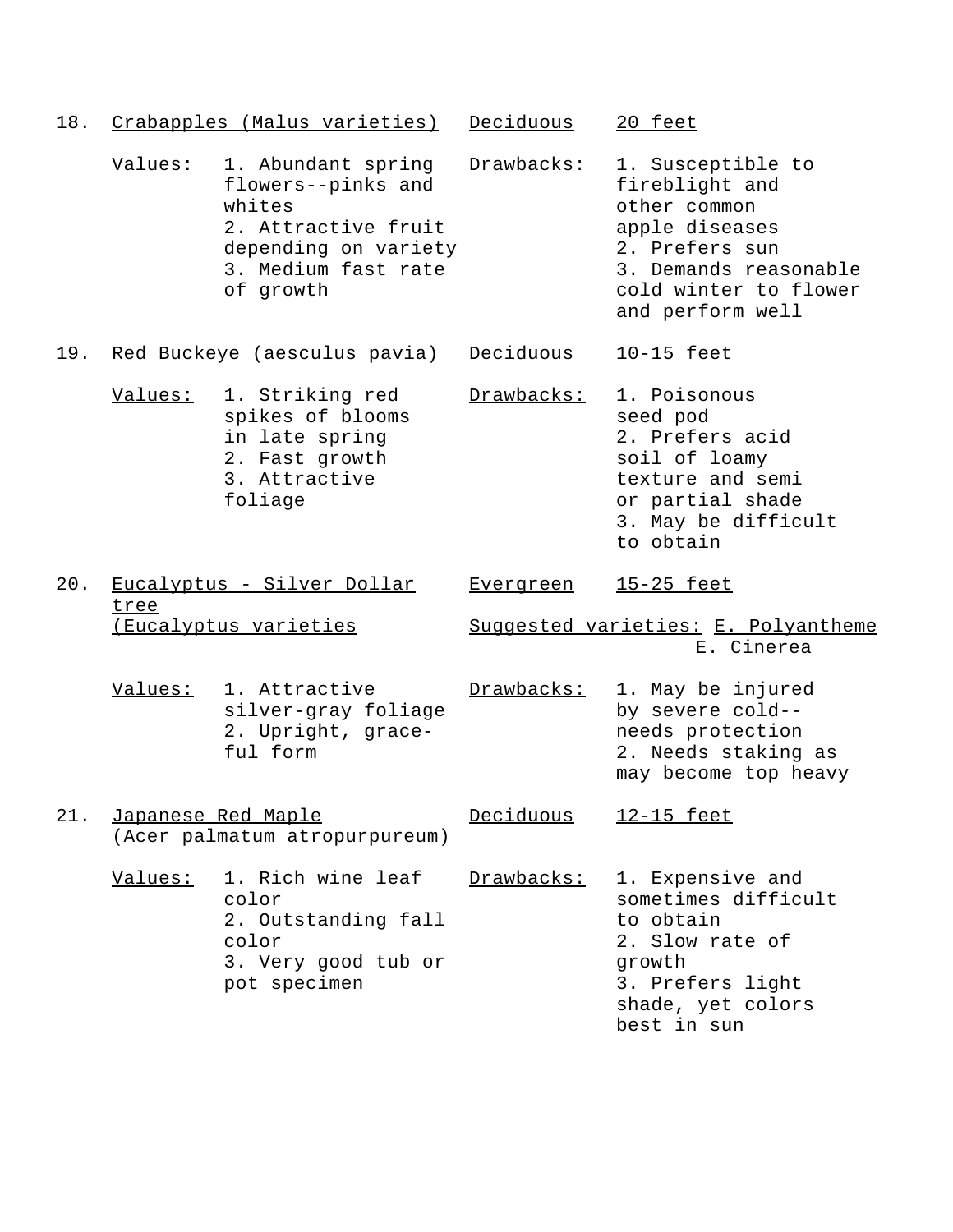22. Moraine Honeylocust Deciduous 15-20 feet (Gleditsia triacanthos moraine) Values: 1. Attractive--fine Drawbacks: 1. Weak wooded textured--yellow- 2. Sometimes green foliage susceptible to 2. Attractive yellow borers fall color  $\qquad \qquad$  3. Demands sun 3. Fast growth 23. Ornamental Pear or Deciduous 25-30 feet Callery Pear (Pyrus callervana) Values: 1. Spring pear Drawbacks: 1. Droppage of blooms small and abundant 2. Yellow-green fruit foliage 2. Slightly 3. Medium to fast susceptible to rate of growth  $f$  ireblight disease 4. Attractive vasal shape or form 5. Yellow fall color 24. Purple-leaf Plum Deciduous 15-20 feet (Prunus blireiana Newport Values: 1. Rich wine leaf Drawbacks: 1. Susceptible to color fruit tree diseases 2. Attractive and and insects edible fruit 3. Attractive accent tree 25. Deciduous Holly or Possumhaw Deciduous 10-15 feet (Ilex decidua) Values: 1. Attractive red Drawbacks: 1. Susceptible to or orange berries tent-caterpillars (on female only) and aphids in fall and winter when plant is void of foliage 2. Easy culture, sun or part shade- very adaptable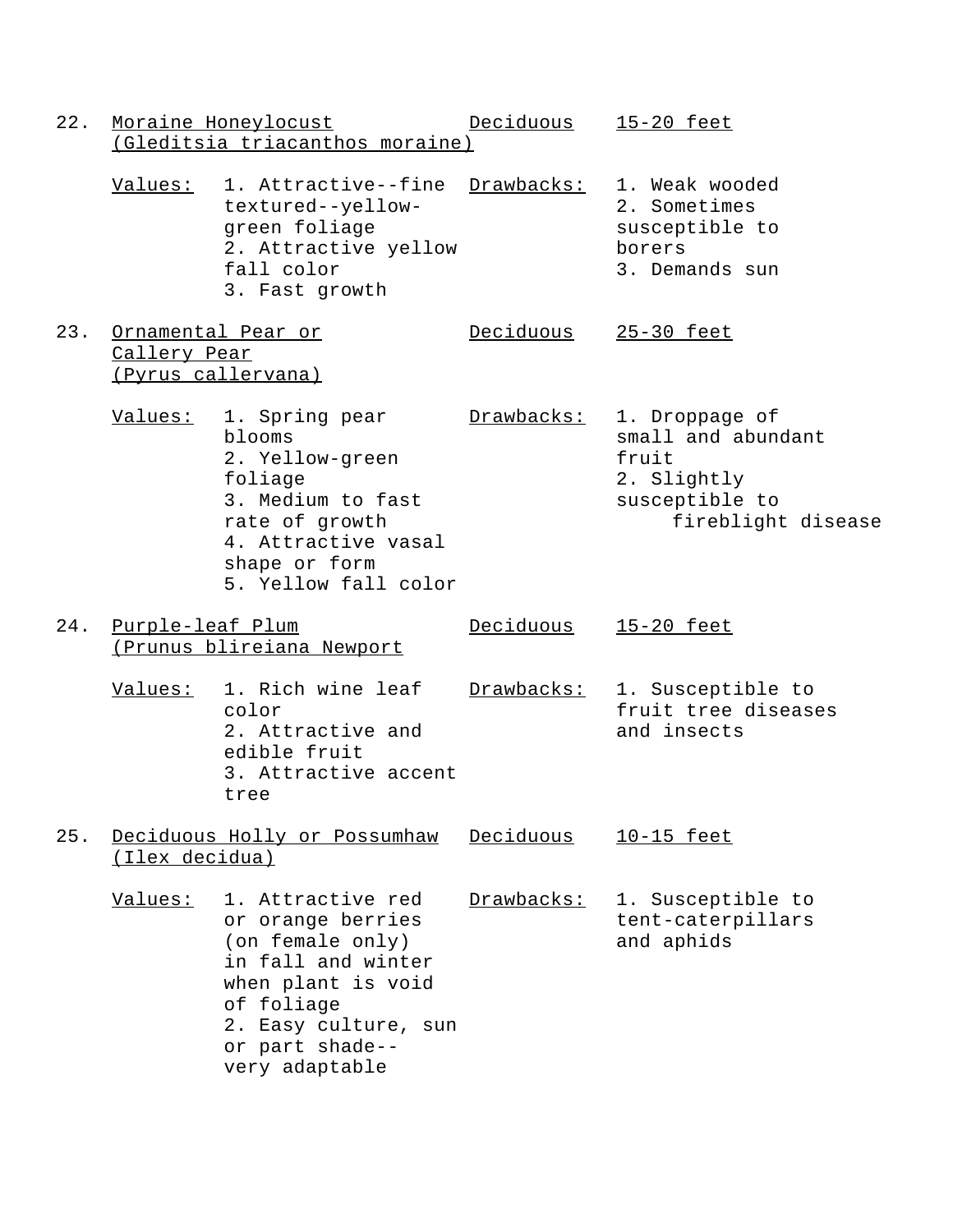- 26. Fringe tree or Grancy-Gray Deciduous 10-15 feet Beard (Chionanthus virginicus) Values: 1. Attractive green Drawbacks: 1. May be difficult foliage to obtain 2. Attractive silver-<br>
2. Slow growth white panicles 3. Only the female 3. Easy culture, sun interest plant blooms or shade 4. Prefers acid, loamy soils Silver Maple - White Poplar Deciduous 25-30 feet, upright (Populus alba) Values: 1. Fast growth Drawbacks: 1. Suckers and 2. Silver-gray and sprouts badly foliage 2. Susceptible to borers 3. Damaging fiberous roots 28. Fruitless Mulberry Deciduous 15-20 feet (Morus alba "fruitless" Values: 1. Rapid rate of Drawbacks: 1. Susceptible to growth leaf diseases 2. Attractive 2. May sucker or foliage send out sprouts 3. Low branched for climbing 29. Vitex or Chase tree Deciduous 10-15 feet (Vitex agnus-castus) Values: 1. Spikes of blue blooms in summer 2. Fast growth 3. Easy culture-
	- prefers sun